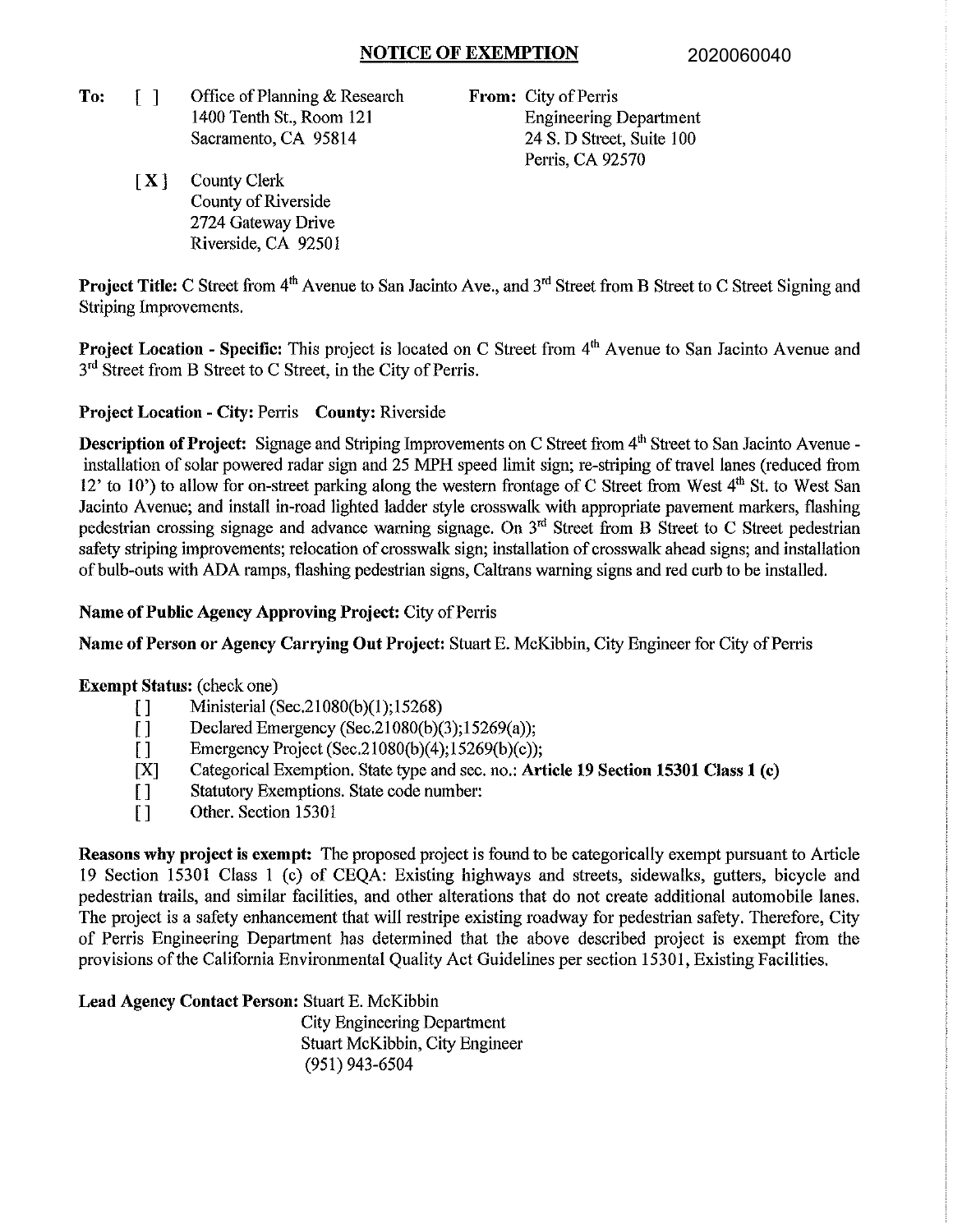## **If filed by applicant:**

1. Attach certified document of exemption finding.

2. Has a notice of exemption been filed by the public agency approving the project? [ ]Yes [ ]No

[Website Posting of Notice of Exemption in compliance with Section 8(a) of Executive Order N-54-20, dated April 22, 2020]

Print Name: Stuart E. McKibbin Date: May 26, 2020 \_\_ Title: City Engineer

 $Signature$  $\sqrt{\frac{\text{water}}{\text{M}}$   $\frac{\text{water}}{\text{L}}$   $\frac{\text{May 26, 2020}}{\text{M}}$  Title: City Engineer

[X] Signed by Lead Agency Date received for filing:

[ ] Signed by Applicant

**JUN 01 2020** 

## **STATE CLEARINGHOUSE**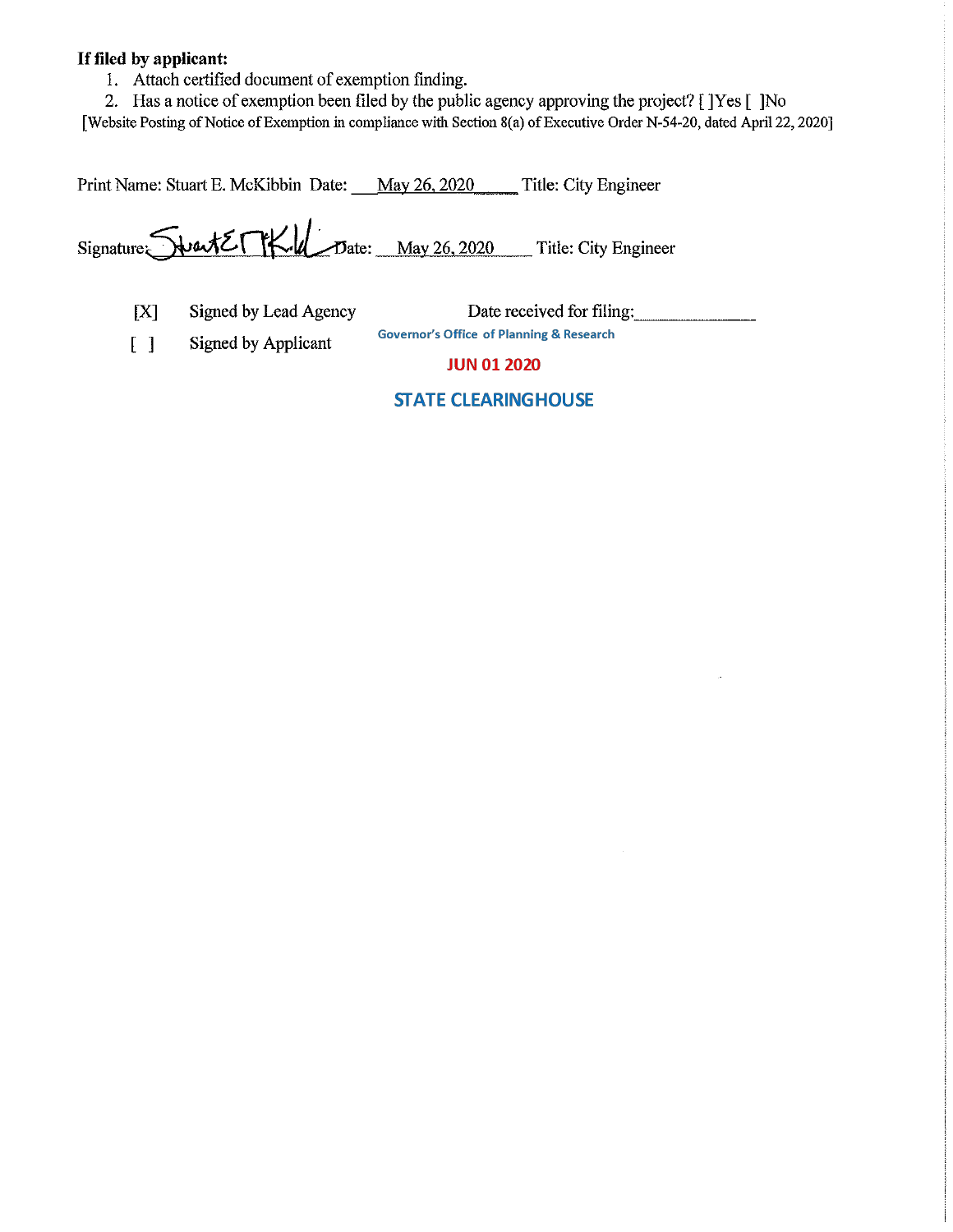# **Exhibit A C Street Recommendations** From 4th Street to San Jacinto Avenue



= Continue to trim and maintain existing foliage to improve sight distance at the northeast and southeast corners of both intersections. Treecanopies should be trimmed so as to maintain a dearance of at least eight (8) feet above grade.

0352-2019-07 C STREET-4TH STREET TO SAN JACINTO AVENUE TRAFFIC REVEW. City of Perrix CA